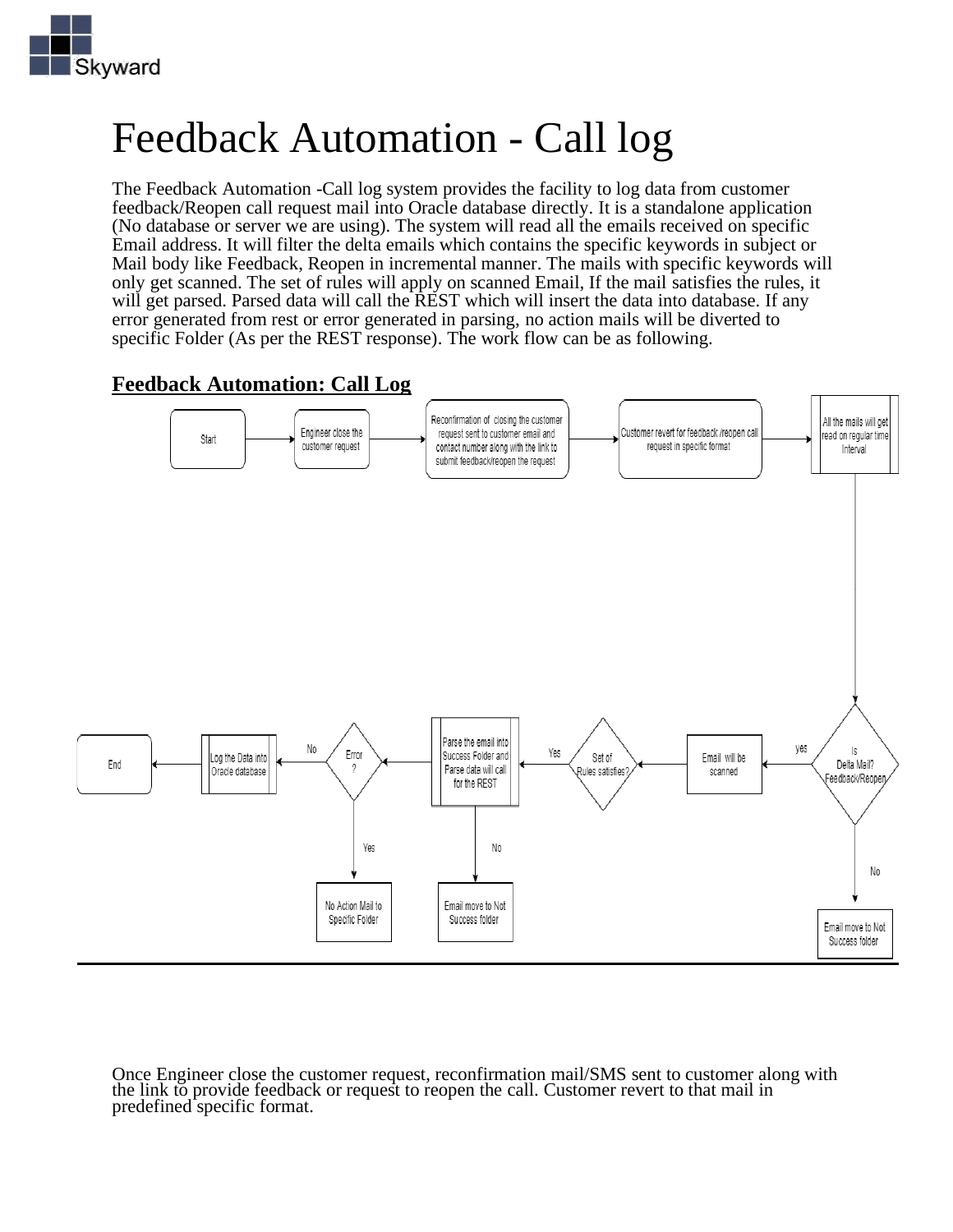#### • **All the Emails will get read on regular interval.**

Emails will read by the system on regular interval of 1 minute,5 minutes or 10 minutes. It can be managed through windows scheduler. Time intervals can be change in future if required. The Call logging Format will be as following.

| Feedback/Reopen call Request |                                                     |
|------------------------------|-----------------------------------------------------|
| Ticket Number                | BGH4588989                                          |
| Feedback                     | Here customer can write feedback in their own words |
| Reopen                       | Yes/No                                              |

#### • **System will filter the Delta Email and scan those Email**

The system will scan the mail which contains specific keywords in subject or Mail body like Feedback, reopen in incremental manner. Keywords can be added or removed in future if required.

#### • **System checks for the set of rules**

Once the delta mail scanned, the system will apply set of rules, if the mail satisfies the rules, it will get parsed and parse data will call for the REST (API which will insert data into database).The email which does not satisfies the set of rules will not parsed and No Action Mail will be sent to the specific email. If any error occurred in REST, No Action Mail will be sent to the specific email.

Note: The mails will be moved to respective folder based on the API Response. (All the folders must be created already in outlook)

#### • **Log the data into Oracle Database.**

Finally, Data will be inserted into Oracle Database. Log file will be generated.

Note:

- In case of Connection issues, the system will not log the data in Database, it will wait to validate the data every 10 minutes.
- The chain mails (if customer further replies on this mail) will get read but call will not get logged for those mails. such mails will be moved to specific folder (Folder name required).